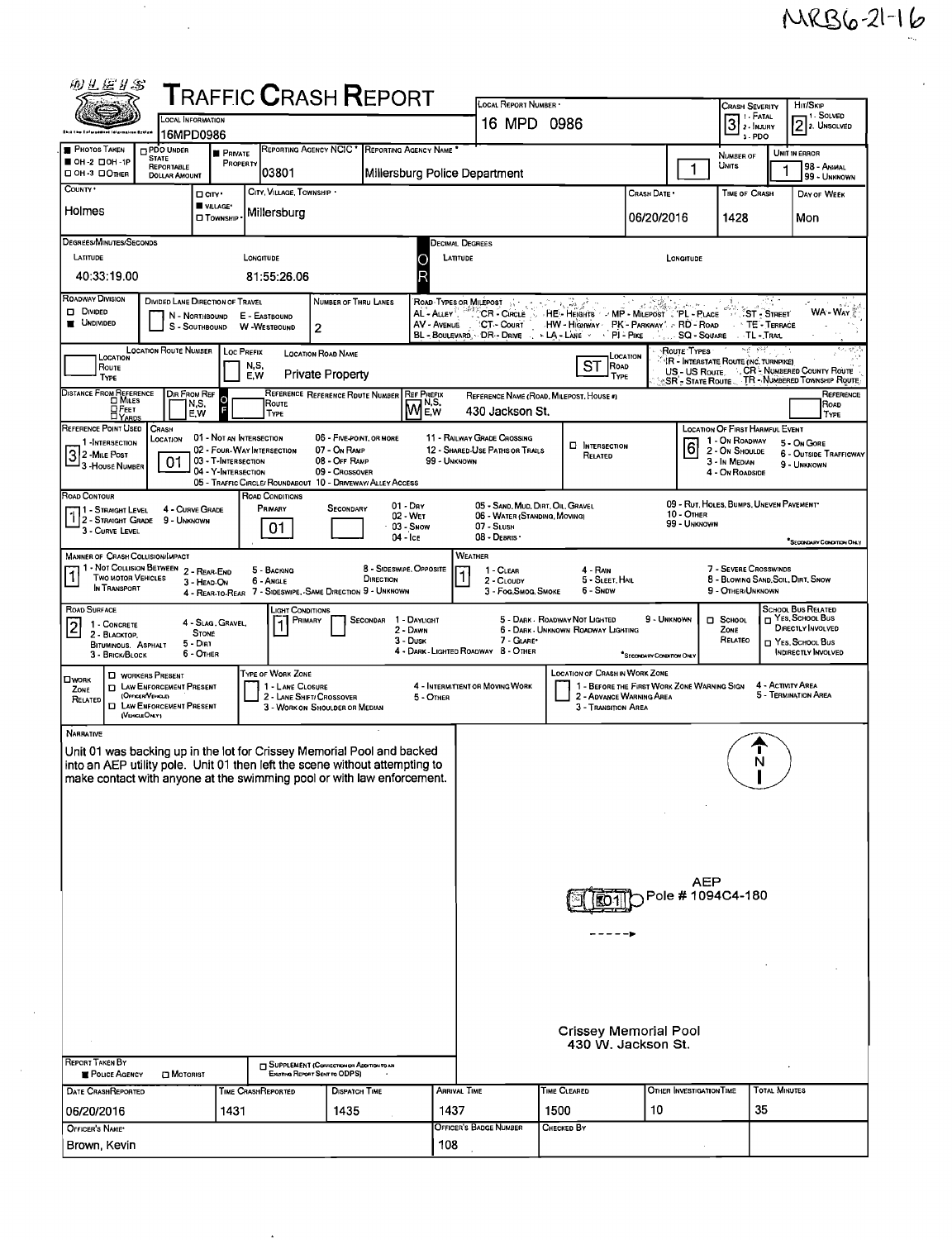| UNIT<br>LOCAL REPORT NUMBER<br>16 MPD 0986<br>OWNER NAME: LAST, FIRST, MIDDLE ( C SAME AS DRIVER )<br>OWNER PHONE NUMBER<br>DAMAGE AREA<br>UNIT NUMBER<br><b>DAMAGE SCALE</b><br>FRONT<br>Unknown,,<br>1<br>2<br>n<br>OWNER ADDRESS: CITY, STATE, ZIP<br><b>CISAME AS DRIVER</b> )<br>1 - NONE<br>o<br>OH<br>2 - MINOR<br><b>LP STATE</b><br>LICENSE PLATE NUMBER<br># Occupants<br><b>VEHICLE IDENTIFICATION NUMBER</b><br>n<br>г<br>3 - FUNCTIONAL<br><b>VEHICLE YEAR</b><br>VEHICLE COLOR<br><b>VEHICLE MAKE</b><br><b>VEHICLE MODEL</b><br>4 - DISABLING<br>0<br>Ford<br>Explorer<br>DGR<br>o<br>INSURANCE COMPANY<br>Proof of<br>POLICY NUMBER<br>$\Box$<br>Toweo By<br>9 - UNKNOWN<br><b>INSURANCE</b><br>SHOWN<br>CARRIER NAME, ADORESS, CITY, STATE, ZIP<br>CARRIER PHONE<br>US DOT<br>VEHICLE WEIGHT GVWR/GCWR<br>Cargo Body Type<br>Trafficway Description<br>01 - No CARGO BODY TYPE/NOT APPLICABL 09 - POLE<br>1 - Two-Way, Not Divideo<br>1 - LESS THAN OR EQUAL TO 10K LBS<br>01<br>02 - Bus/Van (9-15 Seats, Inc Driver) 10 - Cargo Tank<br>2 - Two-WAY, NOT DIMDED, CONTINUOUS LEFT TURN LANE<br>2 - 10,001 to 26,000x Lss<br>HM PLACARD ID NO.<br>03 - Bus (16+ SEATS, INC DRIVER)<br>11 - FLAT BED |  |  |  |  |  |  |  |  |  |  |  |  |
|----------------------------------------------------------------------------------------------------------------------------------------------------------------------------------------------------------------------------------------------------------------------------------------------------------------------------------------------------------------------------------------------------------------------------------------------------------------------------------------------------------------------------------------------------------------------------------------------------------------------------------------------------------------------------------------------------------------------------------------------------------------------------------------------------------------------------------------------------------------------------------------------------------------------------------------------------------------------------------------------------------------------------------------------------------------------------------------------------------------------------------------------------------------------------------------------------------------------|--|--|--|--|--|--|--|--|--|--|--|--|
|                                                                                                                                                                                                                                                                                                                                                                                                                                                                                                                                                                                                                                                                                                                                                                                                                                                                                                                                                                                                                                                                                                                                                                                                                      |  |  |  |  |  |  |  |  |  |  |  |  |
|                                                                                                                                                                                                                                                                                                                                                                                                                                                                                                                                                                                                                                                                                                                                                                                                                                                                                                                                                                                                                                                                                                                                                                                                                      |  |  |  |  |  |  |  |  |  |  |  |  |
|                                                                                                                                                                                                                                                                                                                                                                                                                                                                                                                                                                                                                                                                                                                                                                                                                                                                                                                                                                                                                                                                                                                                                                                                                      |  |  |  |  |  |  |  |  |  |  |  |  |
|                                                                                                                                                                                                                                                                                                                                                                                                                                                                                                                                                                                                                                                                                                                                                                                                                                                                                                                                                                                                                                                                                                                                                                                                                      |  |  |  |  |  |  |  |  |  |  |  |  |
|                                                                                                                                                                                                                                                                                                                                                                                                                                                                                                                                                                                                                                                                                                                                                                                                                                                                                                                                                                                                                                                                                                                                                                                                                      |  |  |  |  |  |  |  |  |  |  |  |  |
|                                                                                                                                                                                                                                                                                                                                                                                                                                                                                                                                                                                                                                                                                                                                                                                                                                                                                                                                                                                                                                                                                                                                                                                                                      |  |  |  |  |  |  |  |  |  |  |  |  |
|                                                                                                                                                                                                                                                                                                                                                                                                                                                                                                                                                                                                                                                                                                                                                                                                                                                                                                                                                                                                                                                                                                                                                                                                                      |  |  |  |  |  |  |  |  |  |  |  |  |
|                                                                                                                                                                                                                                                                                                                                                                                                                                                                                                                                                                                                                                                                                                                                                                                                                                                                                                                                                                                                                                                                                                                                                                                                                      |  |  |  |  |  |  |  |  |  |  |  |  |
|                                                                                                                                                                                                                                                                                                                                                                                                                                                                                                                                                                                                                                                                                                                                                                                                                                                                                                                                                                                                                                                                                                                                                                                                                      |  |  |  |  |  |  |  |  |  |  |  |  |
|                                                                                                                                                                                                                                                                                                                                                                                                                                                                                                                                                                                                                                                                                                                                                                                                                                                                                                                                                                                                                                                                                                                                                                                                                      |  |  |  |  |  |  |  |  |  |  |  |  |
|                                                                                                                                                                                                                                                                                                                                                                                                                                                                                                                                                                                                                                                                                                                                                                                                                                                                                                                                                                                                                                                                                                                                                                                                                      |  |  |  |  |  |  |  |  |  |  |  |  |
| 3 - MORE THAN 26,000K LBS.<br>3 - Two-Way, Divided, Unprotected (Painted or Grass >4Ft.) Media                                                                                                                                                                                                                                                                                                                                                                                                                                                                                                                                                                                                                                                                                                                                                                                                                                                                                                                                                                                                                                                                                                                       |  |  |  |  |  |  |  |  |  |  |  |  |
| 04 - VEHICLE TOWING ANOTHER VEHICLE<br>12 - Dump<br>4 - TWO-WAY, DIVIDED, POSITIVE MEDIANBARRIER<br>05 - Logging<br>13 - CONCRETE MIXER<br>5 - ONE-WAY TRAFFICWAY                                                                                                                                                                                                                                                                                                                                                                                                                                                                                                                                                                                                                                                                                                                                                                                                                                                                                                                                                                                                                                                    |  |  |  |  |  |  |  |  |  |  |  |  |
| 06 - INTERMODAL CONTAINER CHASIS<br>HAZARDOUS MATERIAL<br>14 - AUTO TRANSPORTER<br><b>HM CLASS</b><br>07 - CARGO VAN/ENCLOSED BDX<br><b>CI RELATED</b><br>15 - GARBAGE /REFUSE<br><b>HIT / SKIP UNIT</b><br><b><i><u>NUMBER</u></i></b><br>08 - GRAIN, CHIPS, GRAVEL                                                                                                                                                                                                                                                                                                                                                                                                                                                                                                                                                                                                                                                                                                                                                                                                                                                                                                                                                 |  |  |  |  |  |  |  |  |  |  |  |  |
| 99 - OTHER/UNKNOWN<br>NON-MOTORIST LOCATION PRIOR TO IMPACT<br>Type of Use<br>UNIT TYPE                                                                                                                                                                                                                                                                                                                                                                                                                                                                                                                                                                                                                                                                                                                                                                                                                                                                                                                                                                                                                                                                                                                              |  |  |  |  |  |  |  |  |  |  |  |  |
| 01 - INTERSECTION - MARKED CROSSWAL<br>PASSENGER VEHICLES (LESS THAN 9 PASSENGERS MEDIMEAVY TRUCKS OR COMBO UNITS > 10K LES BUS/VAN/LIMO(9 OR MORE INCLUDING DRIVER)<br>06<br>02 - INTERSECTION NO CROSSWALK<br>01 - Sue-COMPACT<br>13 - SINGLE UNIT TRUCK OR VAN ZAXLE, 6 TIRES 21 - BUS/VAN (9-15 SEATS INC DRIVER)                                                                                                                                                                                                                                                                                                                                                                                                                                                                                                                                                                                                                                                                                                                                                                                                                                                                                                |  |  |  |  |  |  |  |  |  |  |  |  |
| 03 - INTERSECTION OTHER<br>02 COMPACT<br>1 - PERSONAL<br>22 - Bus (16+ SEATS INC DIRKER)<br>14 - SINGLE UNIT TRUCK: 3+ AXLES<br>04 - MIDBLOCK - MARKED CROSSWALK<br>99 - UNKNOWN 03 - MHD SIZE<br>Non-Motorust<br>15 - SINGLE UNIT TRUCK / TRAILER<br>2 - COMMERCIAL<br>05 - TRAVEL LANE - OTHER LOCATION                                                                                                                                                                                                                                                                                                                                                                                                                                                                                                                                                                                                                                                                                                                                                                                                                                                                                                            |  |  |  |  |  |  |  |  |  |  |  |  |
| OR HIT/SKIP<br>04 - FULL SIZE<br>23 - ANIMAL WITH RIDER<br>06 - BICYCLE LANE<br>16 - TRUCK/TRACTOR (BOBTAIL)<br>05 - MINIVAN<br>3 - GOVERNMENT<br>24 - ANIMAL WITH BUGGY, WAGON, SURREY<br>17 - TRACTOR/SEMI-TRAILER<br>07 - SHOULDER/ROADSIDE<br>06 - Sport UTILITY VEHICLE                                                                                                                                                                                                                                                                                                                                                                                                                                                                                                                                                                                                                                                                                                                                                                                                                                                                                                                                         |  |  |  |  |  |  |  |  |  |  |  |  |
| 25 - BICYCLE/PEDACYCLIST<br>18 - TRACTOR/DOUBLE<br>08 - Sidewalk<br>07 - Pickup<br>26 - PEDESTRIAN/SKATER<br>19 - THACTOR/TRIPLES<br>09 - MEDIAN/CROSSING ISLAND<br>08 - Van<br><b>D</b> IN EMERGENCY<br>20 - OTHER MED/HEAVY VEHICLE<br>27 - OTHER NON-MOTORIST                                                                                                                                                                                                                                                                                                                                                                                                                                                                                                                                                                                                                                                                                                                                                                                                                                                                                                                                                     |  |  |  |  |  |  |  |  |  |  |  |  |
| 10 - DRIVE WAY ACCESS<br>09 MOTORCYCLE<br>RESPONSE<br>11 - SHAREO-USE PATH OR TRAIL<br>10 - Motorized Bicycle                                                                                                                                                                                                                                                                                                                                                                                                                                                                                                                                                                                                                                                                                                                                                                                                                                                                                                                                                                                                                                                                                                        |  |  |  |  |  |  |  |  |  |  |  |  |
| 12 - NON-TRAFFICWAY AREA<br>HAS HM PLACARD<br>11 - SNOWMOBILE/ATV<br>99 - OTHER/UNKNOWN<br>12 - OTHER PASSENGER VEHICLE                                                                                                                                                                                                                                                                                                                                                                                                                                                                                                                                                                                                                                                                                                                                                                                                                                                                                                                                                                                                                                                                                              |  |  |  |  |  |  |  |  |  |  |  |  |
| SPECIAL FUNCTION 01 - NONE<br>09 - AMBULANCE<br>17 - FARM VEHICLE<br>ACTION<br>MOST DAMAGED AREA<br>18 - FARM EQUIPMENT<br>02 - Taxi<br>$10 -$ Fine<br>08 - LEFT SIDE<br>99 - Unknown<br>$01 - None$<br>1 1 - Non-Contact<br>06<br>01<br>03 - RENTAL TRUCK (OVER 10K LBS)<br>19 - Мотовноме<br>11 - HIGHWAY/MAINTENANCE                                                                                                                                                                                                                                                                                                                                                                                                                                                                                                                                                                                                                                                                                                                                                                                                                                                                                              |  |  |  |  |  |  |  |  |  |  |  |  |
| 3 2 - NON-COLLISION<br>02 - CENTER FRONT<br>09 - LEFT FRONT<br>20 - Golf CART<br>04 - Bus - School (Public or Private) 12 - Military<br>03 - Right Front<br>10 - TOP AND WINDOWS<br>05 - Bus - Transit<br>$21 - T$ RAIN<br><b>IMPACT ARE 04 - RIGHT SIDE</b><br>13 - PoLice<br>11 - UNDERCARRIAGE<br>$4 -$ Struck                                                                                                                                                                                                                                                                                                                                                                                                                                                                                                                                                                                                                                                                                                                                                                                                                                                                                                    |  |  |  |  |  |  |  |  |  |  |  |  |
| 22 - OTHER (EXPLANIN NARRATIVE)<br>06 - Bus - Charter<br>05 - RIGHT REAR<br>14 - Pusuc Unury<br>12 - LOAD/TRAILER<br>5 - STRIKING/STRUCK<br>06<br>07 - Bus - SHUTTLE<br>06 - REAR CENTER<br>13 - TOTAL (ALL AREAS)<br>15 - OTHER GOVERNMENT<br>9 - UNKNOWN                                                                                                                                                                                                                                                                                                                                                                                                                                                                                                                                                                                                                                                                                                                                                                                                                                                                                                                                                           |  |  |  |  |  |  |  |  |  |  |  |  |
| 08 - Bus. OTHER<br>07 - LEFT REAR<br>14 - Отнен<br>16 - CONSTRUCTION EOIP.<br>PRE-CRASH ACTIONS                                                                                                                                                                                                                                                                                                                                                                                                                                                                                                                                                                                                                                                                                                                                                                                                                                                                                                                                                                                                                                                                                                                      |  |  |  |  |  |  |  |  |  |  |  |  |
| NON-MOTORIST<br><b>MOTORIST</b><br>02                                                                                                                                                                                                                                                                                                                                                                                                                                                                                                                                                                                                                                                                                                                                                                                                                                                                                                                                                                                                                                                                                                                                                                                |  |  |  |  |  |  |  |  |  |  |  |  |
| 15 - ENTERING OR CROSSING SPECIFIED LOCATIO<br>21 - OTHER NON-MOTORIST ACTION<br>01 - STRAIGHT AHEAD<br>07 - MAKING U-TURN<br>13 - NEGOTIATING A CURVE<br>16 - WALKING, RUNNING, JOGGING, PLAYING, CYCLING<br>08 - ENTERING TRAFFIC LANE<br>14 - OTHER MOTORIST ACTIO<br>02 - BACKING<br>03 - Changing Lanes<br>17 - WORKING<br>09 - LEAVING TRAFFIC LANE                                                                                                                                                                                                                                                                                                                                                                                                                                                                                                                                                                                                                                                                                                                                                                                                                                                            |  |  |  |  |  |  |  |  |  |  |  |  |
| 99 - UNRNOWN<br>04 - OVERTAKING/PASSING<br>18 - Pushing Vehicle<br>10 - PARKEO<br>05 - MAKING RIGHT TURN<br>19 - APPROACHING OR LEAVING VEHICLE<br>11 - SLOWING OR STOPPED IN TRAFFIC                                                                                                                                                                                                                                                                                                                                                                                                                                                                                                                                                                                                                                                                                                                                                                                                                                                                                                                                                                                                                                |  |  |  |  |  |  |  |  |  |  |  |  |
| 06 - MAKING LEFT TURN<br>20 - Standing<br>12 - DRIVERLESS<br><b>VEHICLE DEFECTS</b>                                                                                                                                                                                                                                                                                                                                                                                                                                                                                                                                                                                                                                                                                                                                                                                                                                                                                                                                                                                                                                                                                                                                  |  |  |  |  |  |  |  |  |  |  |  |  |
| <b>CONTRIBUTING CIRCUMSTANCE</b><br>Prmary<br>MOTORIST<br>Non-Motorist<br>01 - TURN SIGNALS<br>01 - NONE<br>11 - IMPROPER BACKING<br>22 - None<br>02 - HEAD LAMPS                                                                                                                                                                                                                                                                                                                                                                                                                                                                                                                                                                                                                                                                                                                                                                                                                                                                                                                                                                                                                                                    |  |  |  |  |  |  |  |  |  |  |  |  |
| 11<br>02 - FAILURE TO YIELD<br>12 - IMPROPER START FROM PARKED POSITION<br>23 - IMPROPER CROSSING<br>03 - TAIL LAMPS<br>03 - RAN RED LIGHT<br>13 - STOPPED OR PARKED ILLEGALLY<br>24 - DARTING<br>04 - BRAKES                                                                                                                                                                                                                                                                                                                                                                                                                                                                                                                                                                                                                                                                                                                                                                                                                                                                                                                                                                                                        |  |  |  |  |  |  |  |  |  |  |  |  |
| 04 - RAN STOP SIGN<br>25 - LYING ANDROR ILLEGALLY IN ROADWAY<br>14 - OPERATING VEHICLE IN NEGLIGENT MANNER<br>05 - STEERING<br>05 - Exceeded Speed Limit<br><b>SECONDARY</b><br>15 - Swering to Avoid (Due to External Conditions)<br>26 - FALURE TO YIELD RIGHT OF WAY<br>06 - TIRE BLOWOUT                                                                                                                                                                                                                                                                                                                                                                                                                                                                                                                                                                                                                                                                                                                                                                                                                                                                                                                         |  |  |  |  |  |  |  |  |  |  |  |  |
| 06 - UNSAFE SPEED<br>16 - WRONG SIDE/WRONG WAY<br>27 - Not Visible (DARK CLOTHING)<br>07 - WORN OR SLICK TIRES<br>07 - IMPROPER TURN<br>17 - FALURE TO CONTROL<br>28 - INATTENTIVE<br>08 - TRAILER EGUIPMENT DEFECTIVE<br>08 - LEFT OF CENTER<br>29 - FAILURE TO OBEY TRAFFIC SIGNS<br>18 - VISION OBSTRUCTION<br>09 - MOTOR TROUBLE                                                                                                                                                                                                                                                                                                                                                                                                                                                                                                                                                                                                                                                                                                                                                                                                                                                                                 |  |  |  |  |  |  |  |  |  |  |  |  |
| 09 - Followed Too Closely/ACDA<br>19 - OPERATING DEFECTIVE EQUIPMENT<br>/SIGNALS/OFFICER<br>10 - DISABLEO FROM PRIOR ACCIDENT<br>99 - Unknown<br>10 - IMPROPER LANE CHANGE<br>20 - LOAD SHIFTING/FALLING/SPILLING<br>30 - WRONG SIDE OF THE ROAD<br>11 - OTHER DEFECTS                                                                                                                                                                                                                                                                                                                                                                                                                                                                                                                                                                                                                                                                                                                                                                                                                                                                                                                                               |  |  |  |  |  |  |  |  |  |  |  |  |
| <b>PASSING OFF ROAD</b><br>21 - OTHER IMPROPER ACTION<br>31 - OTHER NON-MOTORIST ACTION                                                                                                                                                                                                                                                                                                                                                                                                                                                                                                                                                                                                                                                                                                                                                                                                                                                                                                                                                                                                                                                                                                                              |  |  |  |  |  |  |  |  |  |  |  |  |
| <b>SEQUENCE OF EVENTS</b><br><b>NON-COLLISION EVENTS</b><br>06 - EQUIPMENT FAILURE<br>01 - OVERTURN/ROLLOVER<br>10 - Cross Median<br>5<br>6<br>2<br>40<br>(BLOWN TIRE, BRAKE FARURE, ETC)                                                                                                                                                                                                                                                                                                                                                                                                                                                                                                                                                                                                                                                                                                                                                                                                                                                                                                                                                                                                                            |  |  |  |  |  |  |  |  |  |  |  |  |
| 02 - FIRE/EXPLOSION<br>11 - Cross CENTER LINE<br>07 - SEPARATION OF UNITS<br>03 - IMMERSION<br>OPPOSITE DIRECTION OF TRAVEL<br>FIRST<br>Most<br>1<br>99 - UNKNOWN<br>08 - RAN OFF ROAD RIGHT<br>12 - Downhill Runaway<br>04 - JACKKNIFE<br><b>HARMFUL</b><br>HARMFUL                                                                                                                                                                                                                                                                                                                                                                                                                                                                                                                                                                                                                                                                                                                                                                                                                                                                                                                                                 |  |  |  |  |  |  |  |  |  |  |  |  |
| 05 - CARGO/EQUIPMENT LOSS OR SHIFT 09 - RAN OFF ROAD LEFT<br>13 - OTHER NON-COLUSION<br>EVENT<br>Event<br>COLLISION WITH FIXED, OBJECT                                                                                                                                                                                                                                                                                                                                                                                                                                                                                                                                                                                                                                                                                                                                                                                                                                                                                                                                                                                                                                                                               |  |  |  |  |  |  |  |  |  |  |  |  |
| COLLISION WITH PERSON, VEHICLE OR OBJECT NOT FIXED<br>41 - OTHER POST, POLE<br><b>48 - TREE</b><br>25 - IMPACT ATTENUATOR/CRASH CUSHION33 - MEDIAN CABLE BARRIER<br>49 - FIRE HYDRANT<br>21 - PARKED MOTOR VEHICLE<br>34 - MEDIAN GUARDRAIL BARRIER<br>14 - PEDESTRIAN<br>26 - BRIDGE OVERHEAD STRUCTURE<br>OR SUPPORT                                                                                                                                                                                                                                                                                                                                                                                                                                                                                                                                                                                                                                                                                                                                                                                                                                                                                               |  |  |  |  |  |  |  |  |  |  |  |  |
| 22 - WORK ZONE MAINTENANCE EQUIPMENT<br>27 - BRIDGE PIER OR ABUTMENT<br>35 - MEDIAN CONCRETE BARRIER<br>42 - CULVERT<br>50 - WORK ZONE MAINTENANCE<br>15 - PEDALCYCLE<br>43 - Cuns<br>36 - MEDIAN OTHER BARRIER<br>16 - RAILWAY VEHICLE (TRADA, ENGINE)<br>23 - STRUCK BY FALLING, SHIFTING CARGO<br>28 - BRIDGE PARAPET<br>EQUIPMENT                                                                                                                                                                                                                                                                                                                                                                                                                                                                                                                                                                                                                                                                                                                                                                                                                                                                                |  |  |  |  |  |  |  |  |  |  |  |  |
| 51 - WALL, BUILDING, TUNNEL<br>37 - TRAFFIC SIGN POST<br>44 - Опсн<br>17 - ANIMAL - FARM<br>29 - Bridge Rail<br>OR ANYTHING SET IN MOTION BY A<br>52 - OTHER FIXED OBJECT<br>45 - Embankment<br>18 - Animal - Deer<br>30 - GUARDRAIL FACE<br>38 - Overhead Sign Post<br><b>MOTOR VEHICLE</b><br>39 - LIGHT/LUMINARIES SUPPORT<br>46 - Fence<br>19 - Animal -Other<br>31 - GUARDRAILEND                                                                                                                                                                                                                                                                                                                                                                                                                                                                                                                                                                                                                                                                                                                                                                                                                               |  |  |  |  |  |  |  |  |  |  |  |  |
| 24 - OTHER MOVABLE OBJECT<br>47 - MAILBOX<br>20 - MOTOR VEHICLE IN TRANSPORT<br>32 - PORTABLE BARRIER<br>40 - Unury Pole                                                                                                                                                                                                                                                                                                                                                                                                                                                                                                                                                                                                                                                                                                                                                                                                                                                                                                                                                                                                                                                                                             |  |  |  |  |  |  |  |  |  |  |  |  |
| POSTED SPEED<br><b>TRAFFIC CONTROL</b><br>UNIT DIRECTION<br>UNIT SPEED<br>5 - NDRTHEAST<br>9 - Unknown<br>1 - Noam<br>07 - RAILROAD CROSSBUCKS<br>13 - CROSSWALK LINES<br>01 - No CONTROLS<br>6 - NORTHWEST<br>FROM<br>То<br>$2 -$ South<br>01                                                                                                                                                                                                                                                                                                                                                                                                                                                                                                                                                                                                                                                                                                                                                                                                                                                                                                                                                                       |  |  |  |  |  |  |  |  |  |  |  |  |
| 3<br>14 - WALK/DON'T WALK<br>02 - S TOP SIGN<br>08 - RAILROAD FLASHERS<br>$3 - East$<br>7 - SOUTHEAST<br>15 - О тнея<br>03 - YIELD SIGN<br>09 - Railroad Gates<br>4 - WEST<br>8 - SOUTHWEST                                                                                                                                                                                                                                                                                                                                                                                                                                                                                                                                                                                                                                                                                                                                                                                                                                                                                                                                                                                                                          |  |  |  |  |  |  |  |  |  |  |  |  |
| 10 - COSTRUCTION BARRICADE 16 - NOT REPORTED<br>04 - TRAFFIC SIGNAL<br>$\square$ Stated<br>05 - TRAFFIC FLASHERS<br>11 - PERSON (FLAGGER, OFFICER<br><b>ESTIMATED</b><br>06 - School Zone<br><b>12 - PAVEMENT MARKINGS</b>                                                                                                                                                                                                                                                                                                                                                                                                                                                                                                                                                                                                                                                                                                                                                                                                                                                                                                                                                                                           |  |  |  |  |  |  |  |  |  |  |  |  |

 $\mathcal{L}^{\text{max}}_{\text{max}}$  ,  $\mathcal{L}^{\text{max}}_{\text{max}}$ 

 $\sim$   $\sim$